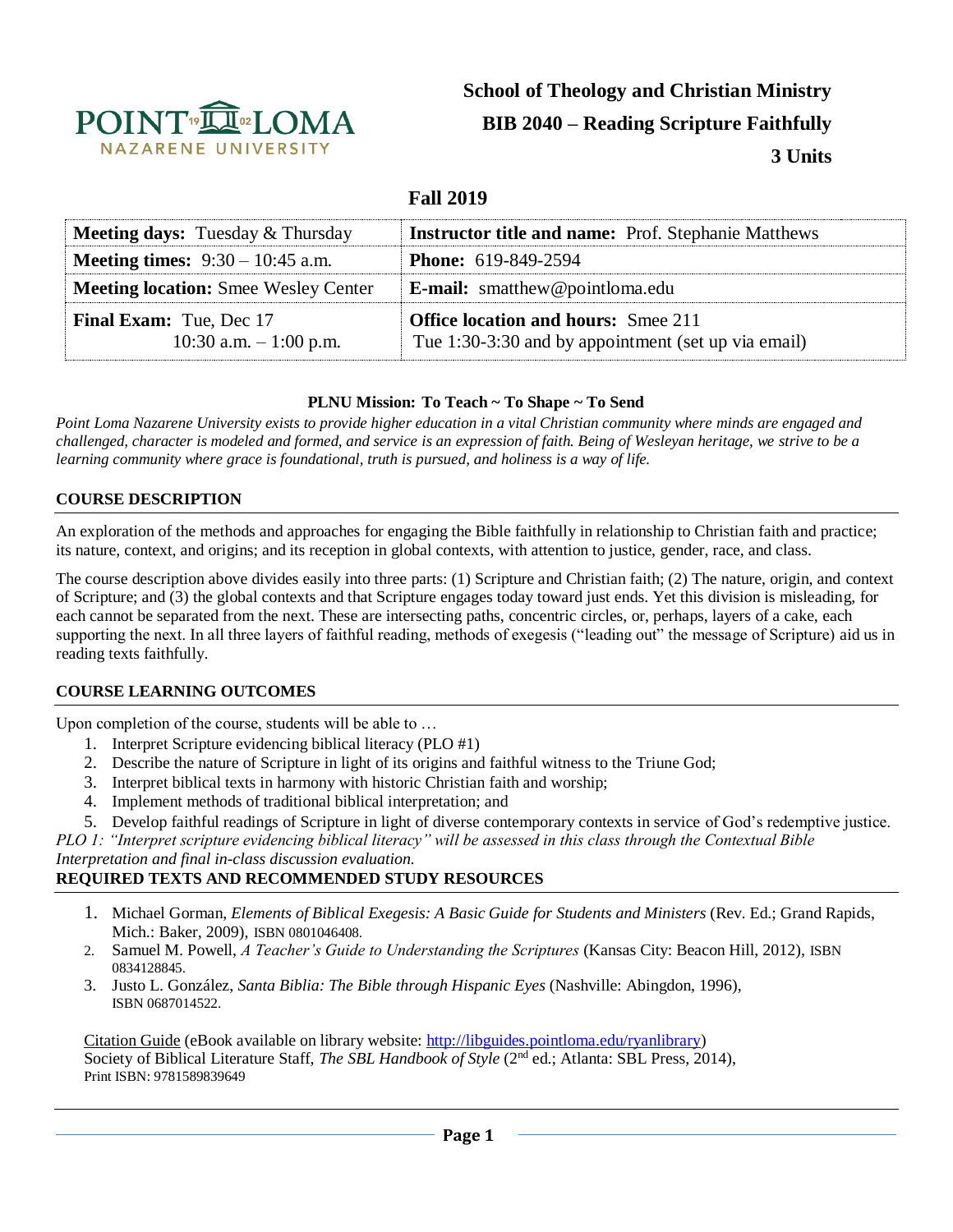## **RECOMMENDED STUDY BIBLES**

- 1. *The People's Bible* (NRSV w/Apocrypha), Eds.: Deyoung, Gafney, *et al* (Fortress, 2008); ISBN 0806656255
	- Select this Bible if you're interested in encountering a diversity of cultural perspectives and contributions from many persons of color. The approach is generally protestant and academic. Some of its datings and historical decisions are not explained in detail, but are within the scholarly mainstream.
- 2. *The New Interpreter's Study Bible* (NRSV w/Apocrypha), Ed.: Harrelson (Abingdon, 2003), ISBN 0687278325
	- a. Select this Bible if your primary interest is the theological and literary aspects of the texts. The book introductions will also include historical information, but its primary goal is elaborating the significant messages for the church.
- 3. *The New Oxford Annotated Bible* (NRSV w/Apocrypha), Eds.: Coogan, Brettler, *et al* (4th Ed.; Oxford: Oxford University Press, 2010); ISBN 0195289609
	- a. Select this Bible for a greater focus on the historical-critical aspects of the text. Introductions to books often include a variety of scholarly perspectives on items of debate (authorship, dating, integrity).

## **INCOMPLETES AND LATE ASSIGNMENTS**

All assignments are to be submitted/turned in by the beginning of the class session when they are due—including assignments posted in Canvas. Incompletes will only be assigned in extremely unusual circumstances.

## **FINAL EXAMINATION POLICY**

Successful completion of this class requires taking the final examination **on its scheduled day**. The final examination schedule is posted on th[e Class Schedules](http://www.pointloma.edu/experience/academics/class-schedules) site. No requests for early examinations or alternative days will be approved.

## **PLNU COPYRIGHT POLICY**

Point Loma Nazarene University, as a non-profit educational institution, is entitled by law to use materials protected by the US Copyright Act for classroom education. Any use of those materials outside the class may violate the law.

## **PLNU ACADEMIC HONESTY POLICY**

Students should demonstrate academic honesty by doing original work and by giving appropriate credit to the ideas of others. Academic dishonesty is the act of presenting information, ideas, and/or concepts as one's own when in reality they are the results of another person's creativity and effort. A faculty member who believes a situation involving academic dishonesty has been detected may assign a failing grade for that assignment or examination, or, depending on the seriousness of the offense, for the course. Faculty should follow and students may appeal using the procedure in the university Catalog. See **Academic Policies** for definitions of kinds of academic dishonesty and for further policy information.

# **PLNU ACADEMIC ACCOMMODATIONS POLICY**

While all students are expected to meet the minimum standards for completion of this course as established by the instructor, students with disabilities may require academic adjustments, modifications or auxiliary aids/services. At Point Loma Nazarene University (PLNU), these students are requested to register with the Disability Resource Center (DRC), located in the Bond Academic Center. [\(DRC@pointloma.edu](mailto:DRC@pointloma.edu) or 619-849-2486). The DRC's policies and procedures for assisting such students in the development of an appropriate academic adjustment plan (AP) allows PLNU to comply with Section 504 of the Rehabilitation Act and the Americans with Disabilities Act. Section 504 (a) prohibits discrimination against students with special needs and guarantees all qualified students equal access to and benefits of PLNU programs and activities. After the student files the required documentation, the DRC, in conjunction with the student, will develop an AP to meet that student's specific learning needs. The DRC will thereafter email the student's AP to all faculty who teach courses in which the student is enrolled each semester. The AP must be implemented in all such courses.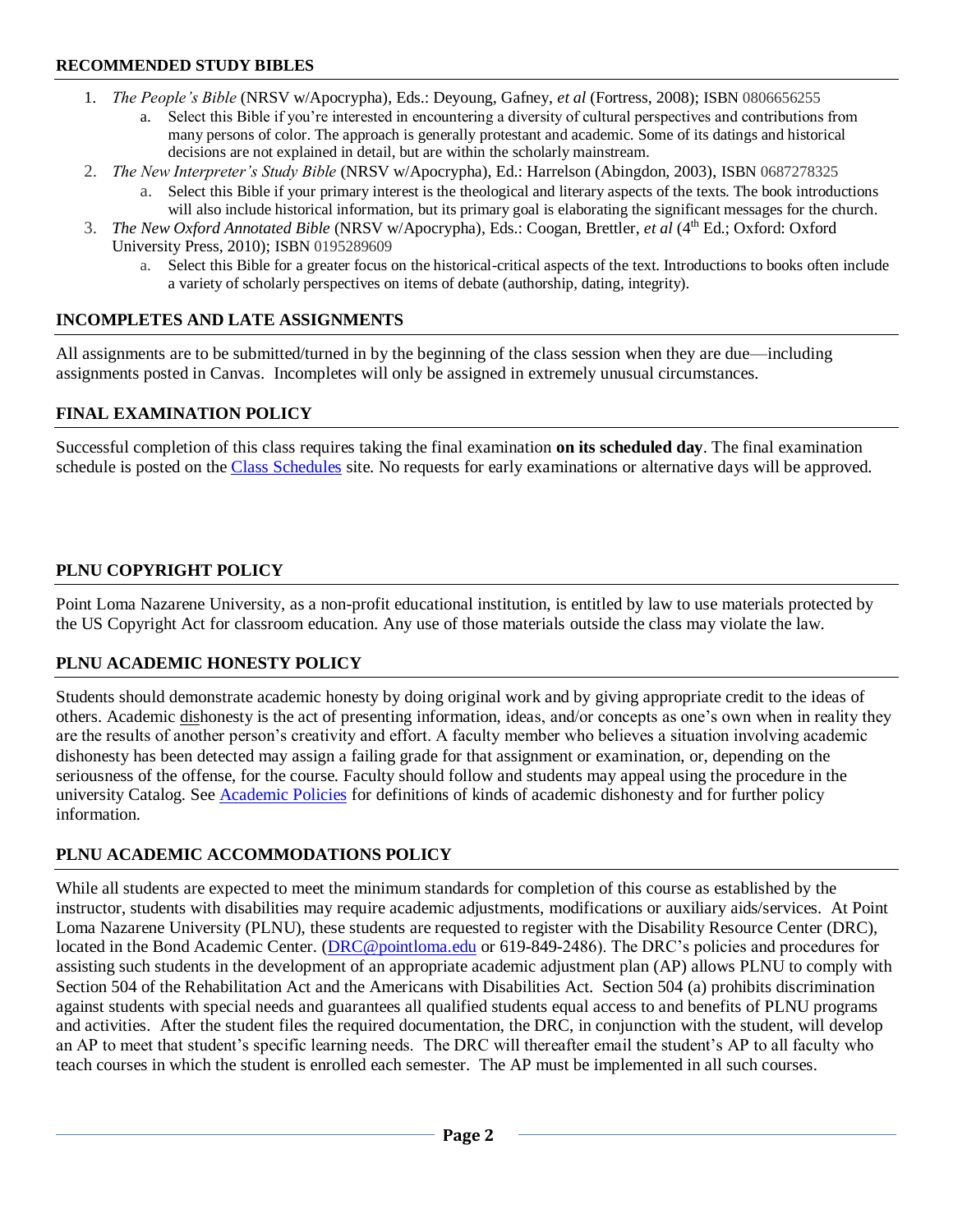If students do not wish to avail themselves of some or all of the elements of their AP in a particular course, it is the responsibility of those students to notify their professor in that course. PLNU highly recommends that DRC students speak with their professors during the first two weeks of each semester about the applicability of their AP in that particular course and/or if they do not desire to take advantage of some or all of the elements of their AP in that course.

# **PLNU ATTENDANCE AND PARTICIPATION POLICY**

Regular and punctual attendance at all classes is considered essential to optimum academic achievement. If the student is absent from more than 10 percent of class meetings, the faculty member can file a written report which may result in deenrollment. If the absences exceed 20 percent, the student may be de-enrolled without notice until the university drop date or, after that date, receive the appropriate grade for their work and participation. See [Academic Policies](http://catalog.pointloma.edu/content.php?catoid=18&navoid=1278) in the Undergraduate Academic Catalog.

## **INCLUSIVE LANGUAGE**

The School of Theology and Christian Ministry is committed to the equality of women and men. Recognizing that people have often used the English language in ways that imply the exclusion or inferiority of women, the school urges students, faculty, and staff to avoid sexist language in public discourse, in classroom discussion, and in their writings. Thus, terms like "man" or "mankind" or the pronoun "he," should not be used to refer to all humans. Instead "people," "humanity," "humans," and "he or she" better acknowledge women as full persons.

## **DISCRIMINATION/HARASSMENT**

Discrimination or harassment related to race, gender, ethnicity, sexual identity or orientation, religious choice, or any other type of behavior that dehumanizes human beings or dismisses difference, is not conducive to a good learning environment and is harmful to human vitality and healthy community. These behaviors will not be tolerated. I encourage all students to be open to any honest, respectful, and tactful discussion of issues that might arise in the context of our learning.

| Assignment distribution by percentage:           | Grade scale:    |                 |  |  |
|--------------------------------------------------|-----------------|-----------------|--|--|
| Attendance & Participation<br>15%<br>$\bullet$   | $A = 93-100$    | $C = 73-76$     |  |  |
| Reading check-ins<br>15%<br>٠                    | $A = 92-90$     | $C = 70-72$     |  |  |
| Essay $1 -$ textual analysis<br>10%<br>$\bullet$ | $B+=87-89$      | $D_{+} = 67-69$ |  |  |
| Essay $2$ – summary of scholarship 10%           | $B = 83 - 86$   | $D = 63-66$     |  |  |
| Essay $3$ – contextual analysis<br>10%           | $B = 80-82$     | $D = 60-62$     |  |  |
| Contextual Bible interpretation<br>20%           | $C_{+} = 77-79$ | $F = 0.59$      |  |  |
| <b>CBI</b> Presentation<br>5%                    |                 |                 |  |  |
| Final Exam<br>15%                                |                 |                 |  |  |

#### **ASSESSMENT AND GRADING**

**Attendance & Participation (15%):** See the PLNU attendance policy above. Excused absences require a note or other documentation from a health professional or professor/coach (for sickness or official PLNU scheduled event). Notes from the PLNU Wellness Center are accepted, and if you are sick enough to miss class, you are strongly encouraged to go there. Class participation means simply participating verbally in question/answer and discussion during the class period, engaging in assigned tasks, maintaining focus, and avoiding distraction. Participation encompasses being prepared to discuss assigned reading, sharing insights, responding to other students, asking and attempting to answer relevant questions, and discussing the issues brought up in class.

**Reading check-ups (15%):** All readings are required. Please bring your Bible to class. It is important to keep up with the readings on a session by session basis or the information will quickly become overwhelming. Reading check-ups could come in the form of quizzes (online or in-class), or a worksheet to be completed and brought to class discussion or submitted online.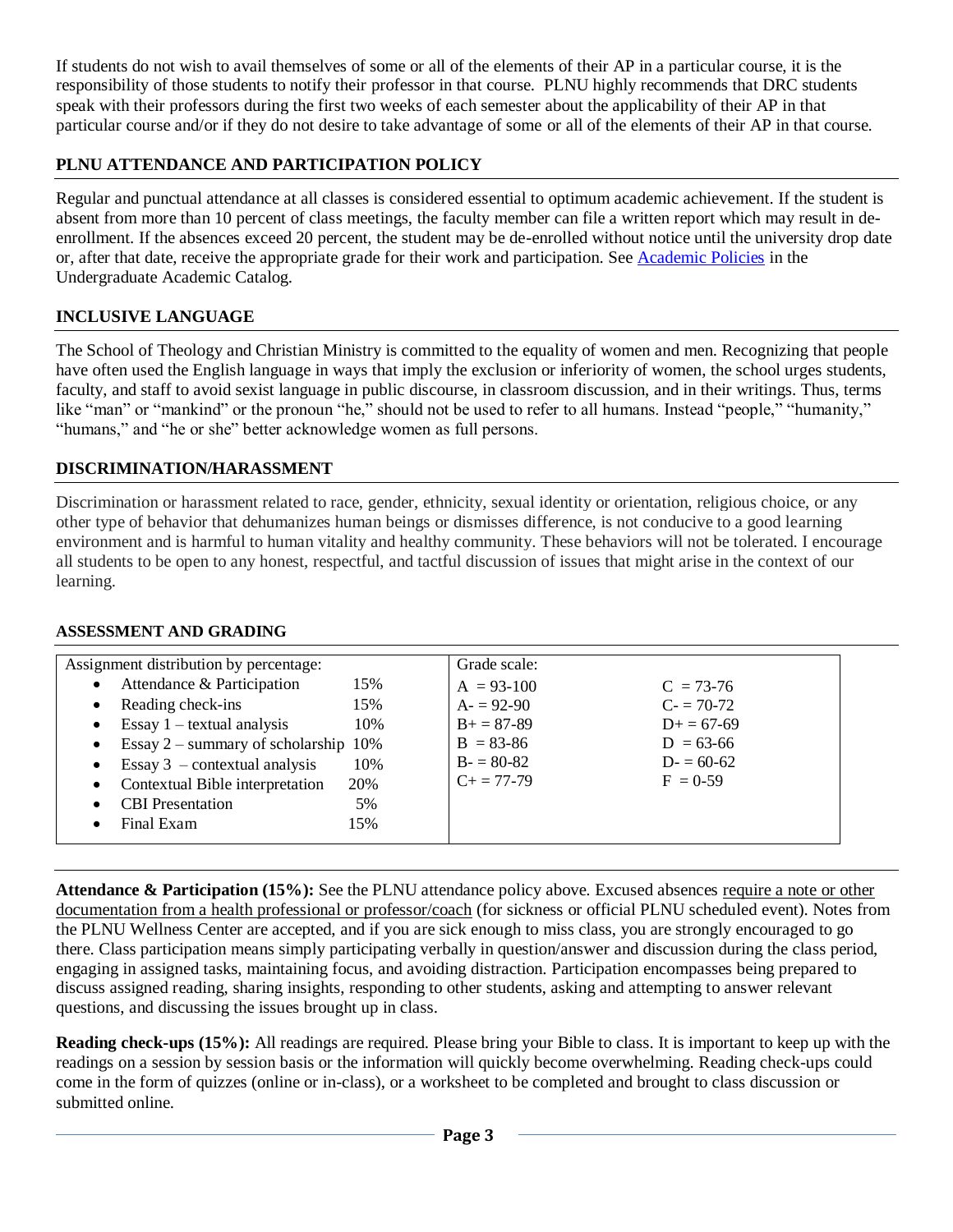**Contextual Bible interpretation (20%):** Contextual biblical interpretation is a method of determining how to apply a biblical passage to a specific life setting in a way that is compassionate, specific, and relevant. Each of you will select a passage of Scripture in consultation with the professor. The **final contextual Bible interpretation** will involve a written synthesis (10-12 page paper) of the three previous essays (below).

Guidelines and rubrics for each essay will be posted to Canvas. Due dates are Sept 26 (Textual Analysis), Oct 15 (Summary of Scholarship), Nov 7 (Contextual Analysis), and Nov 26 (Final Synthesis).

**Essay one - Textual analysis (10%):** 2 page literary analysis of your chosen text. Through a close and careful reading, you will identify elements such as genre of the passage, characterization, tone, and literary context.

**Essay two - Summary of scholarship (10%**)**:** 4 page summary paper of existing scholarly interpretations of your chosen test. AT LEAST **two** interpreters must provide commentary on the original audience(s) of the passage, and at least **two** will address theological and ethical issues. You are strongly encouraged to consult the library staff for help identifying and incorporating the necessary resources for this essay.

**Essay three - Contextual analysis (10%):** 3 page contextual analysis. You will articulate BOTH your own context (from a self-inventory which will be provided) AND the context of the audience (real or imagined) of your final interpretation, and identify the type of message your audience needs to hear from you through your passage.

Students will learn to use the Society of Biblical Literature (SBL) citation style. The eBook containing the citation guide, *The SBL Handbook of Style*, is available on the library website. The SBL style is based on the Chicago style. You may consult the citation guide for Chicago style at [http://libguides.pointloma.edu/CitationHelp.](http://libguides.pointloma.edu/CitationHelp) Once you have navigated to the Chicago style page, click on "notes and bibliography" (GELO 1a).

**CBI presentation (5%):** Each student will present a five to six minute oral presentation of their Contextual Bible interpretation. Students will present to the class their most helpful findings from each of the three sub-sections of the essay (textual analysis, scholarship, contextual application). The rubric for the oral presentation will be posted to Canvas by Nov 19. For tips on giving oral presentations, check out the guide on <https://library.mtroyal.ca/c.php?g=436471&p=2977071>**.**

**Final Exam (15%):** This comprehensive in-class exam will cover lectures, class discussions, and assigned reading. It will consist of matching, short answer questions, and one essay. A study guide will be posted to Canvas by Dec 3.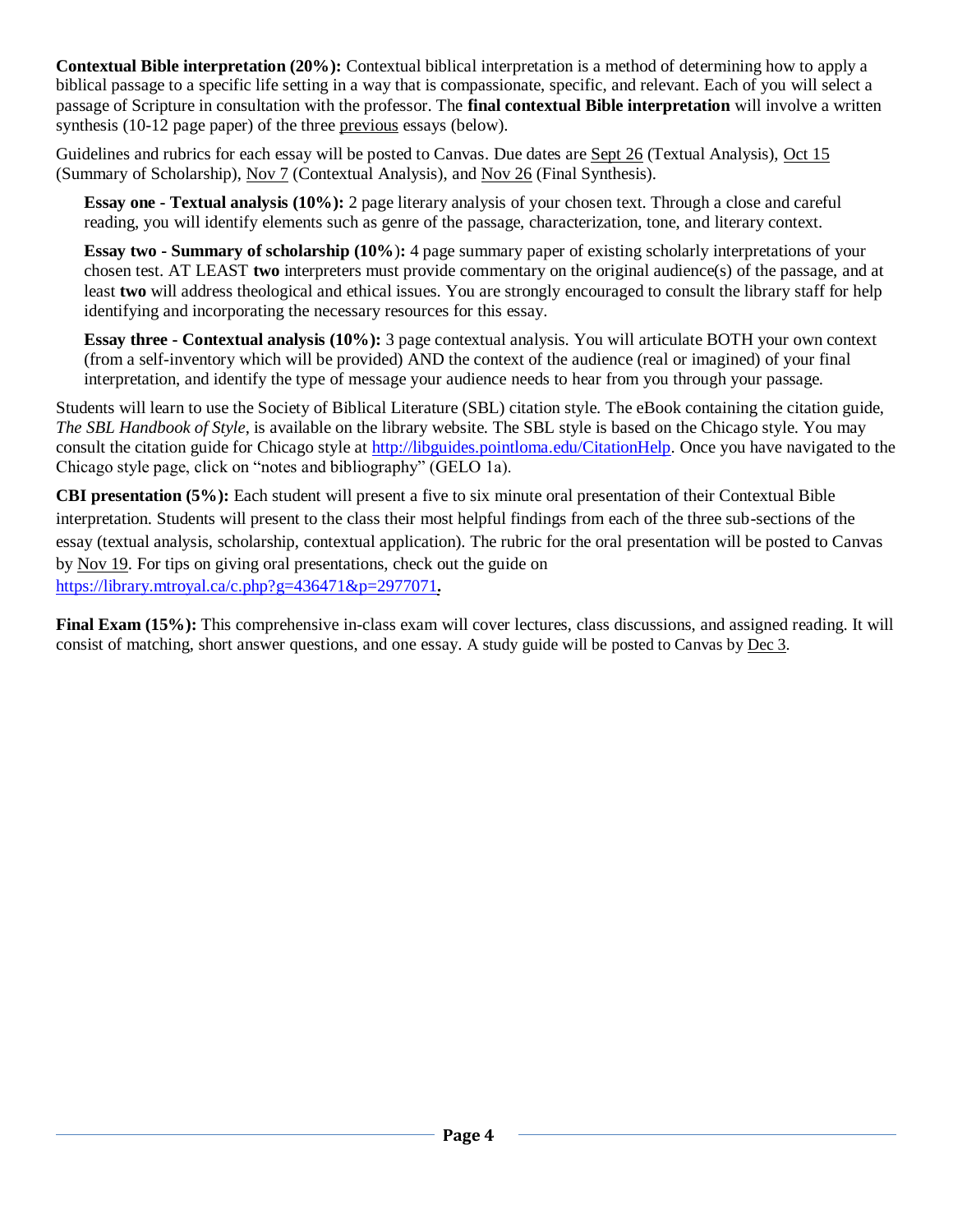#### **TENTATIVE COURSE SCHEDULE**

| Wk             | <b>Date</b>                 | <b>Reading Assignments</b>                                                                                                                                                            | <b>Assessment</b>                                        |
|----------------|-----------------------------|---------------------------------------------------------------------------------------------------------------------------------------------------------------------------------------|----------------------------------------------------------|
| $\overline{0}$ | Thu, Sept 5                 | Introductions to the course $\&$ one another                                                                                                                                          |                                                          |
| $\mathbf{1}$   | Tue, Sept 10                | S. Powell, Teacher's Guide to  Scriptures, pp. 5-31 (tiny pgs!)                                                                                                                       |                                                          |
|                | Thu, Sept 12                | S. Powell, Teacher's Guide to  Scriptures, pp. 32-70                                                                                                                                  | <b>Reading check-in</b><br>$\left( \text{quiz} \right)$  |
|                | Tue, Sept 17                | M. Gorman, ch. 2 "The Text" and ch. 3 "Survey" (Elements, only<br>35-46, 64-68; skim rest)                                                                                            |                                                          |
| $\overline{2}$ | Thu, Sept 19                | M. Gorman, Ch. 5 "Formal Analysis" and ch. 6 "Detailed Analysis<br>of the Text" ( <i>Elements</i> , pp. 83-125)                                                                       |                                                          |
| 3              | Tue, Sept 24                | J. González, "Preface" and "Intro: Authority and Perspective"<br>(Santa Biblia, pp. 7-30)                                                                                             |                                                          |
|                | Thu, Sept 26                | M. Gorman, Ch. 4 "Contextual Analysis" (Elements, pp. 69-81)<br>James Earl Massey, "Reading the Bible from Particular Social<br>Locations" (NIB vol. 1, pp. 150-153) Library Reserve. | <b>Essay 1 - Textual</b><br><b>Analysis</b>              |
| 4              | Tue, Oct 1                  | M. Gorman, Ch. 1 "The Task" (Elements, pp. 9-33)                                                                                                                                      | <b>Reading check-in</b><br>(worksheet)                   |
|                | Thu, Oct $3$                | J. González, Ch. 1 "Marginality" (Santa Biblia, pp. 31-55)<br>In class: history of racism in biblical interpretation                                                                  |                                                          |
| 5              | Tue, Oct 8                  | M. Gorman, "Protestant Interpretation" (Scripture and its<br>Interpretation: a global, ecumenical introduction to the Bible,<br>pp. 177-193) Library Reserve.                         |                                                          |
|                | Thu, Oct 10                 | Phyllis Trible, Introduction and Ch. 1 "Hagar" (Texts of Terror, pp.<br>1-35) Library Reserve.<br>In class: history of sexism in biblical interpretation                              |                                                          |
| 6              | Tue, Oct 15                 | J. González, Ch. 2 "Poverty" (Santa Biblia, pp. 57-75)<br>In class: history of classism in biblical interpretation                                                                    | Essay $2$ – Summary of<br>Scholarship                    |
|                | Thu, Oct 17                 | M. Gorman, Ch. 8 "Theological Interpretation" (Elements, pp. 139-<br>$166) - 90$                                                                                                      |                                                          |
| 7              | Tue, Oct 22                 | J. González, Ch. 3 "Mestizaje and Mulatez" (Santa Biblia, pp. 77-<br>90)                                                                                                              |                                                          |
|                | Thu, Oct 24<br>10:00-11:30  | J. González, Ch. 4 "Exiles and Aliens" (Santa Biblia, pp. 91-113)<br>Meet at PLNU Conference Panel Presentation, 10:00-11:30                                                          | Reading check-in<br>(worksheet)<br><b>Submit online!</b> |
|                | Tue, Oct 29<br>$9:30-10:30$ | J. González, Ch.5 "Solidarity" and "Conclusion" (Santa Biblia, pp.<br>$91-117$                                                                                                        |                                                          |